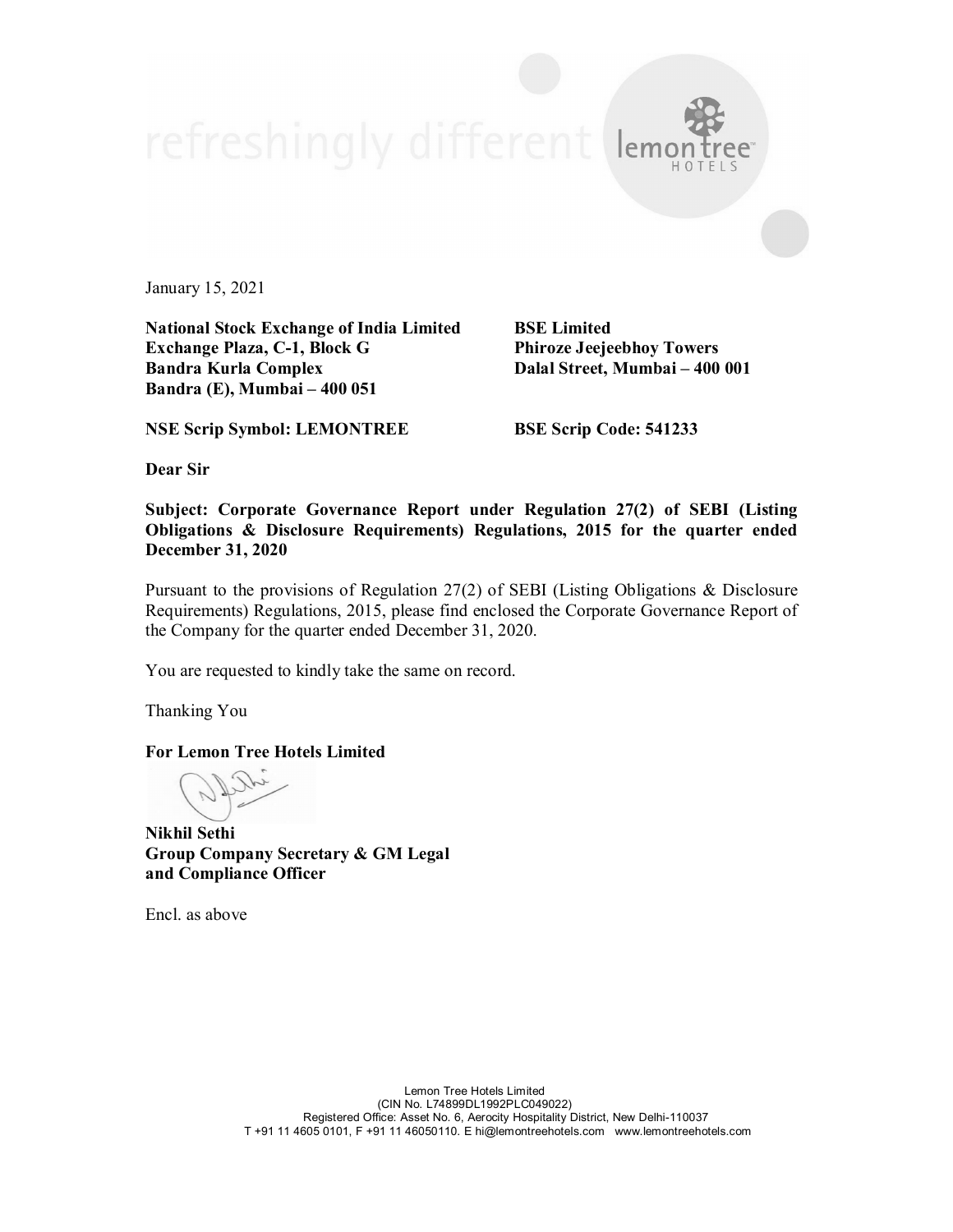### **ANNEXURE I**

## **Format to be submitted by listed entity on quarterly basis**

- Lemon Tree Hotels Limited<br>- 31-Dec-2020 1. Name of Listed Entity<br>2. Quarter ending

# **i. Composition Of Board Of Director**

| Title      | Name of   | <b>DIN</b> | Catego     | Sub       | Initial      | Date of | Date  | Ten | Date of      | Whet      | Date    | No. of           | No of          | No of          | No of post of  | Members    | Remark       |
|------------|-----------|------------|------------|-----------|--------------|---------|-------|-----|--------------|-----------|---------|------------------|----------------|----------------|----------------|------------|--------------|
| (Mr./      | the       |            | ry         | Cate      | Date of      | Appoint | of    | ure | <b>Birth</b> | her       | of      | <b>Directors</b> | Indepen        | member         | Chairperson    | hip in     | $\mathsf{s}$ |
| Ms)        | Director  |            | (Chairp    | gory      | Appointm     | ment    | cessa |     |              | speci     | passin  | hip in           | dent           | ships in       | in Audit/      | Committ    |              |
|            |           |            | erson      |           | ent          |         | tion  |     |              | al        | g       | listed           | Directors      | Audit/         | Stakeholder    | ees of     |              |
|            |           |            | /Execu     |           |              |         |       |     |              | resol     | special | entities         | hip in         | Stakeho        | Committee      | the        |              |
|            |           |            | tive/No    |           |              |         |       |     |              | ution     | resolut | including        | listed         | Ider           | held in listed | Compan     |              |
|            |           |            | $n-$       |           |              |         |       |     |              | pass      | ion     | this             | entities       | Committ        | entities       | V          |              |
|            |           |            | Executi    |           |              |         |       |     |              | ed?       |         | listed           | including      | ee(s)          | including this |            |              |
|            |           |            | ve/        |           |              |         |       |     |              |           |         | entity           | this           | includin       | listed entity  |            |              |
|            |           |            | Indepe     |           |              |         |       |     |              |           |         |                  | listed         | g this         |                |            |              |
|            |           |            | ndent/     |           |              |         |       |     |              |           |         |                  | entity         | listed         |                |            |              |
|            |           |            | Nomin      |           |              |         |       |     |              |           |         |                  |                | entity         |                |            |              |
|            |           |            | ee)        |           |              |         |       |     |              |           |         |                  |                |                |                |            |              |
| Mr.        | Patanjali | 00002      | $C$ &      | MD        | 07-Oct-      | $01 -$  |       |     | 09-          | <b>NA</b> |         | $\mathbf{1}$     | $\mathbf{0}$   | $\mathbf{1}$   | 0              | SC, RC,    |              |
|            | Govind    | 974        | ED         |           | 2002         | Apr-    |       |     | Feb-         |           |         |                  |                |                |                | <b>NRC</b> |              |
|            | Keswani   |            |            |           |              | 2018    |       |     | 1959         |           |         |                  |                |                |                |            |              |
| Mr.        | Rattan    | 05317      | <b>ED</b>  | <b>MD</b> | $12$ -Dec-   | $01 -$  |       |     | $12 -$       | <b>NA</b> |         | $\mathbf{1}$     | $\Omega$       | $\mathbf{1}$   | 0              | SC, RC     |              |
|            | Keswani   | 766        |            |           | 2012         | Jan-    |       |     | Feb-         |           |         |                  |                |                |                |            |              |
|            |           |            |            |           |              | 2020    |       |     | 1961         |           |         |                  |                |                |                |            |              |
| Mr.        | Aditya    | 07208      | <b>NED</b> |           | $17 - Jun -$ | $17 -$  |       |     | $07 -$       | <b>NA</b> |         | $\mathbf{1}$     | $\mathbf{0}$   | $\Omega$       | 0              |            |              |
|            | Madhav    | 901        |            |           | 2015         | Jun-    |       |     | May-         |           |         |                  |                |                |                |            |              |
|            | Keswani   |            |            |           |              | 2015    |       |     | 1991         |           |         |                  |                |                |                |            |              |
| Mr.        | Ravi Kant | 00003      | <b>NED</b> |           | 23-Dec-      | $23 -$  |       |     | $28 -$       | <b>NA</b> |         | $\overline{2}$   | $\mathbf 0$    | $\mathbf 0$    | 0              |            |              |
|            | Jaipuria  | 668        |            |           | 2003         | Dec-    |       |     | Nov-         |           |         |                  |                |                |                |            |              |
|            |           |            |            |           |              | 2003    |       |     | 1954         |           |         |                  |                |                |                |            |              |
| Mr.        | Willem    | 07902      | <b>NED</b> |           | $09-Aug -$   | $09 -$  |       |     | $06 -$       | <b>NA</b> |         | $\mathbf{1}$     | $\Omega$       | $\Omega$       | $\mathbf 0$    |            | He is a      |
|            | Albertus  | 239        |            |           | 2017         | Aug-    |       |     | Nov-         |           |         |                  |                |                |                |            | foreign      |
|            | Hazeleger |            |            |           |              | 2017    |       |     | 1968         |           |         |                  |                |                |                |            | Director     |
| <b>Mrs</b> | Freyan    | 00965      | ID         |           | $15$ -Jun-   | $15 -$  |       | 42  | $23 -$       | <b>NA</b> |         | $\mathbf{1}$     | $\mathbf{1}$   | $\mathbf{1}$   | $\mathbf{1}$   | SC, NRC    |              |
|            | Jamshed   | 073        |            |           | 2017         | Jun-    |       |     | Dec-         |           |         |                  |                |                |                |            |              |
|            | Desai     |            |            |           |              | 2017    |       |     | 1961         |           |         |                  |                |                |                |            |              |
| Mr.        | Paramart  | 07145      | ID         |           | $15$ -Jun-   | $15 -$  |       | 42  | $15 -$       | <b>NA</b> |         | $\overline{2}$   | $\overline{2}$ | $\overline{2}$ | $\mathbf 0$    | AC, SC,    |              |
|            | ha Saikia | 770        |            |           | 2017         | Jun-    |       |     | Mar-         |           |         |                  |                |                |                | <b>NRC</b> |              |
|            |           |            |            |           |              | 2017    |       |     | 1962         |           |         |                  |                |                |                |            |              |
| Mr.        | Pradeep   | 05198      | ID         |           | $05$ -Dec-   | $05 -$  |       | 36  | $14 -$       | <b>NA</b> |         | $\mathbf{1}$     | $\mathbf{1}$   | 3              | $\overline{2}$ | AC, NRC    |              |
|            | Mathur    | 770        |            |           | 2017         | Dec-    |       |     | Sep-         |           |         |                  |                |                |                |            |              |
|            |           |            |            |           |              | 2017    |       |     | 1957         |           |         |                  |                |                |                |            |              |
| Mr.        | Arvind    | 00934      | ID         |           | $15$ -Jun-   | $15 -$  |       | 42  | $28 -$       | <b>NA</b> |         | 2                | $\mathbf{1}$   | $\mathbf{1}$   | 0              |            |              |
|            | Singhani  | 017        |            |           | 2017         | Jun-    |       |     | May-         |           |         |                  |                |                |                |            |              |
|            | a         |            |            |           |              | 2017    |       |     | 1964         |           |         |                  |                |                |                |            |              |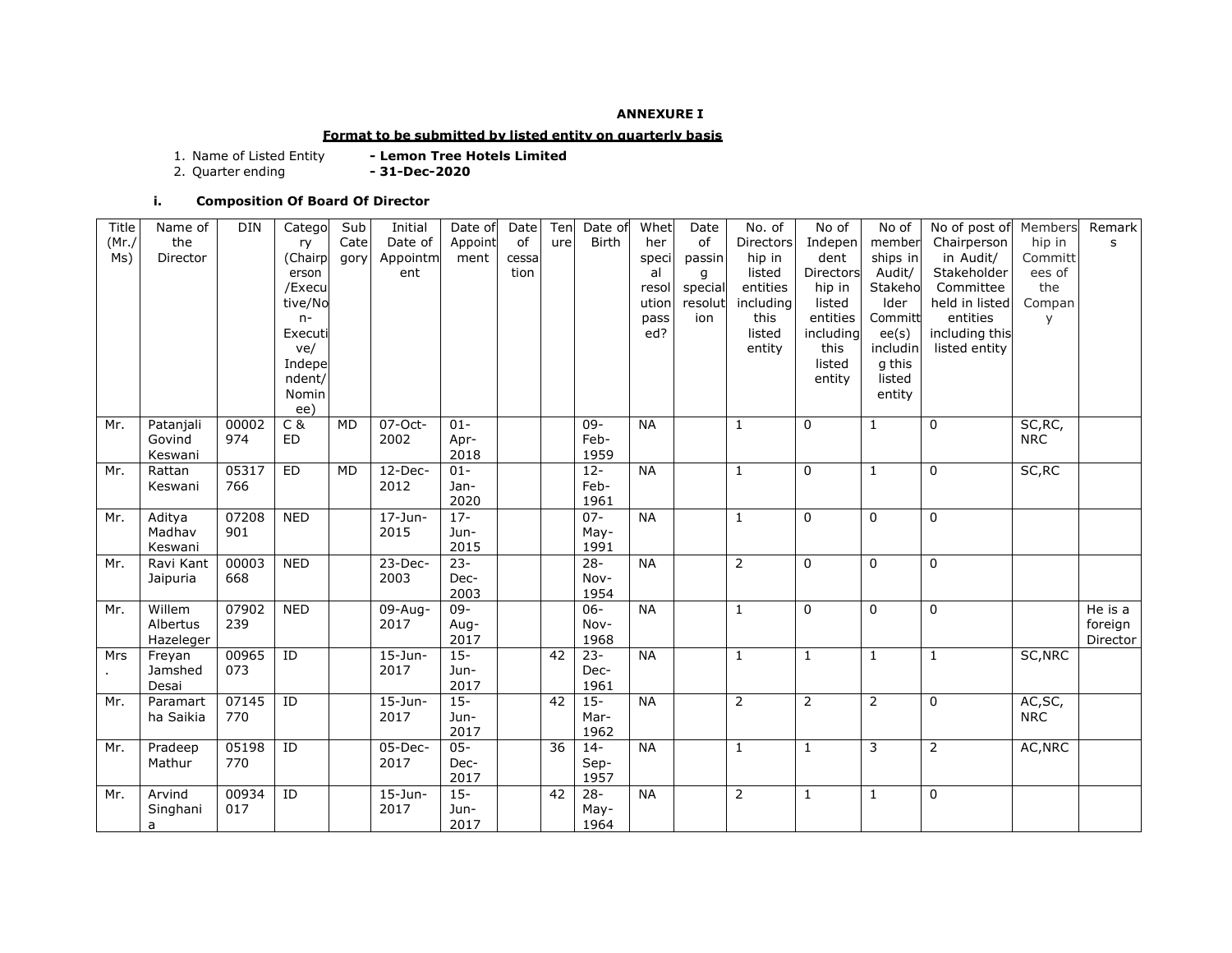| Mr. | Ashish<br>Kumar<br>Guha              | 00004<br>364 | ID             | $15$ -Jun-<br>2017 | $15 -$<br>Jun-<br>2017 | 42 | 18-<br>Nov-<br>1956    | <b>NA</b> |   | <u>_</u> | л. | AC      |  |
|-----|--------------------------------------|--------------|----------------|--------------------|------------------------|----|------------------------|-----------|---|----------|----|---------|--|
| Mr. | Arindam<br>Kumar<br>Bhattach<br>arya | 01570<br>746 | $\overline{1}$ | 11-Apr-<br>2019    | $11 -$<br>Apr-<br>2019 | 21 | $04 -$<br>Mar-<br>1962 | <b>NA</b> |   |          | ັບ | AC, NRC |  |
| Mr. | Niten<br>Malhan                      | 00614<br>624 | ID             | $06-Nov-$<br>2020  | $06 -$<br>Nov-<br>2020 | ∼  | $02 -$<br>Aug-<br>1971 | <b>NA</b> | ∸ | 4        | ັບ | AC, NRC |  |

| Company Remarks                   | Mr. Patanjali Govind Keswani is the Chairman and Managing Director of the Company |
|-----------------------------------|-----------------------------------------------------------------------------------|
| Whether Regular chairperson       | Yes                                                                               |
| appointed                         |                                                                                   |
| Whether Chairperson is related to | Yes                                                                               |
| MD or CEO                         |                                                                                   |

### **ii. Composition of Committees**

#### **a. Audit Committee**

| Sr. | Name of the Director | Category | Chairperson/Membership | Appointment              | <b>Cessation Date</b> |
|-----|----------------------|----------|------------------------|--------------------------|-----------------------|
| No. |                      |          |                        | Date                     |                       |
|     | Pradeep Mathur       | ΙD       | Chairperson            | 09-Aug-2018              |                       |
|     | Ashish Kumar Guha    | ID       | Member                 | 15-Jun-2017              |                       |
|     | Arindam Kumar        | ID       | Member                 | $13 - \text{Feh} - 2020$ |                       |
|     | Bhattacharya         |          |                        |                          |                       |
|     | Niten Malhan         | ΙD       | Member                 | 06-Nov-2020              |                       |
|     | Paramartha Saikia    | ΙD       | Member                 | 11-Apr-2019              | 06-Nov-2020           |

| Company<br>Remarks                      |     |
|-----------------------------------------|-----|
| Mh<br>chairperson<br>ether<br>Permanent | Yes |
| appointed                               |     |

#### **b. Stakeholders Relationship Committee**

| Sr. | Name of the Director     | Category | Chairperson/Membership | Appointment | Cessation Date |
|-----|--------------------------|----------|------------------------|-------------|----------------|
| No. |                          |          |                        | Date        |                |
|     | Frevan Jamshed Desai     | ID       | Chairperson            | 15-Jun-2017 |                |
|     | Pataniali Govind Keswani | C & ED   | Member                 | 15-Jun-2017 |                |
|     | Rattan Keswani           | ED       | Member                 | 15-Jun-2017 |                |
|     | Paramartha Saikia        | ID       | Member                 | 11-Apr-2019 |                |

| Remarks<br>Compan             |     |
|-------------------------------|-----|
| Whether Permanent chairperson | Yes |
| appointed                     |     |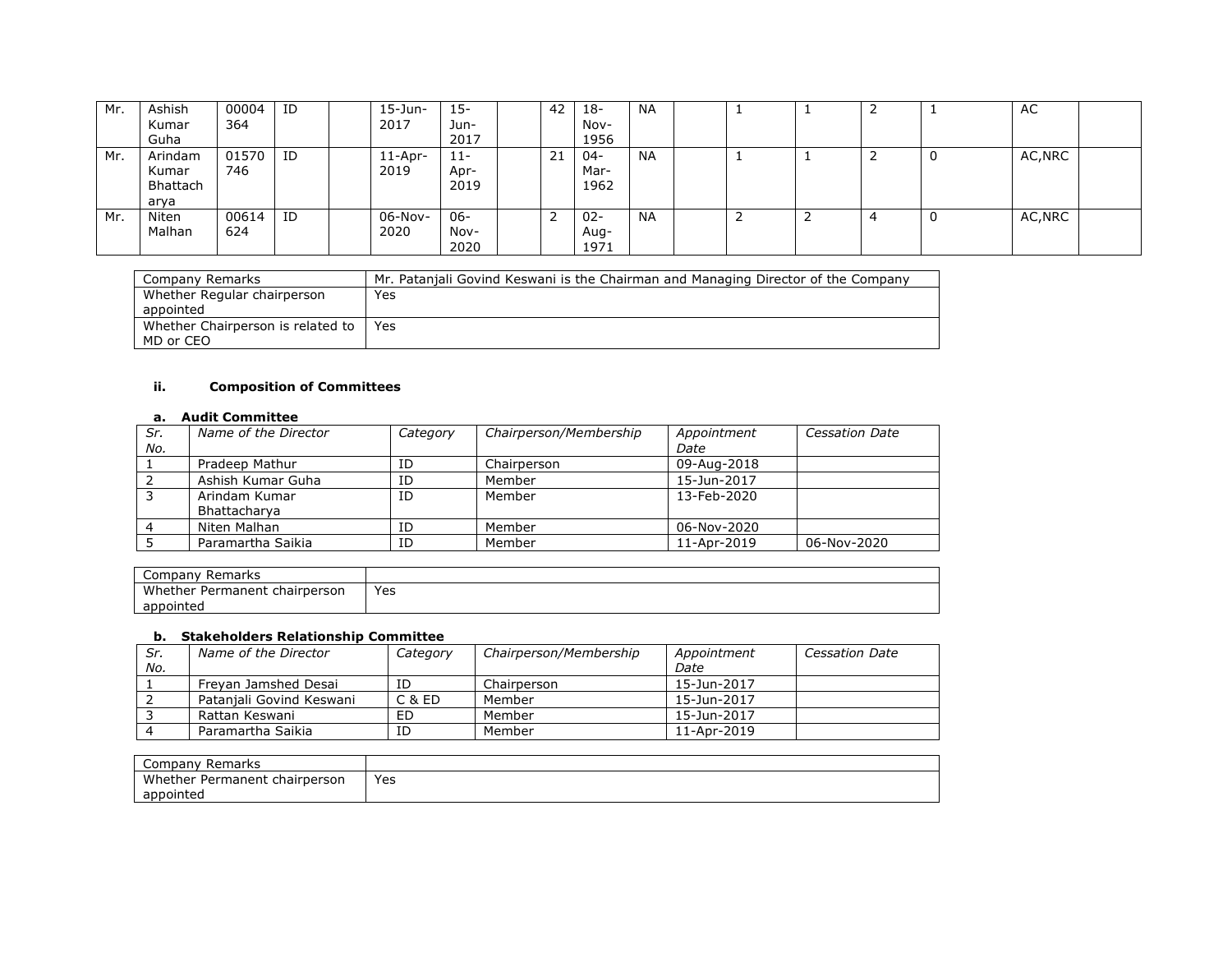### **c. Risk Management Committee**

| Sr. | Name of the Director     |          |                        |             | <b>Cessation Date</b> |
|-----|--------------------------|----------|------------------------|-------------|-----------------------|
|     |                          | Category | Chairperson/Membership | Appointment |                       |
| No. |                          |          |                        | Date        |                       |
|     | Pataniali Govind Keswani | C & ED   | Chairperson            | 29-May-2019 |                       |
|     | Rattan Keswani           | ED       | Member                 | 29-May-2019 |                       |
|     | Vikramiit Singh          | Member   | Member                 | 29-May-2019 |                       |

| Company<br>Remarks                              |             |
|-------------------------------------------------|-------------|
| Whether<br>chairperson<br>Permanen <sup>*</sup> | Yes<br>$ -$ |
| appointed                                       |             |

## **d. Nomination and Remuneration Committee**

| Sr.<br>No. | Name of the Director     | Category | Chairperson/Membership | Appointment<br>Date | <b>Cessation Date</b> |
|------------|--------------------------|----------|------------------------|---------------------|-----------------------|
|            | Niten Malhan             | ID       | Chairperson            | 06-Nov-2020         |                       |
|            | Paramartha Saikia        | ID       | Member                 | 09-Aug-2018         |                       |
|            | Pradeep Mathur           | ID       | Member                 | 05-Dec-2017         |                       |
|            | Patanjali Govind Keswani | C & ED   | Member                 | 18-Sep-2014         | 06-Nov-2020           |
|            | Freyan Jamshed Desai     | ID       | Member                 | 11-Apr-2019         |                       |
| 6          | Arindam Kumar            | ID       | Member                 | 06-Nov-2020         |                       |
|            | Bhattacharva             |          |                        |                     |                       |

| Company<br>Remarks                |     |
|-----------------------------------|-----|
| Whether Permanent<br>∶chairperson | Yes |
| appointed                         |     |

## iii. **Meeting of Board of Directors**

| Date(s) of Meeting<br>(if any) in the<br>previous quarter | Date(s) of Meeting<br>(if any) in the<br>relevant quarter | Whether<br>reauirement of<br>Ouorum met | Number of<br><b>Directors present</b> | <b>Number of Independent</b><br>Directors present |
|-----------------------------------------------------------|-----------------------------------------------------------|-----------------------------------------|---------------------------------------|---------------------------------------------------|
| 06-Aug-2020                                               | 06-Nov-2020                                               | Yes                                     |                                       |                                                   |

| Company<br>Remarks              |              |
|---------------------------------|--------------|
| Maximum gap between any two     | ╯∸<br>$\sim$ |
| consecutive (in number of days) |              |

### iv. **Meeting of Committees**

| Name of the<br>Committee | Date(s) of<br>meeting during of<br>the committee in<br>the previous<br>quarter | Date(s) of<br>meeting of the<br>committee in the<br>relevant quarter | Whether<br>requirement<br>of Ouorum<br>met (Yes/No) | Number of<br><b>Directors</b><br>present | Number of<br>independent<br>directors present |
|--------------------------|--------------------------------------------------------------------------------|----------------------------------------------------------------------|-----------------------------------------------------|------------------------------------------|-----------------------------------------------|
| Audit Committee          | 05-Aug-2020                                                                    |                                                                      | Yes                                                 |                                          |                                               |
| <b>Audit Committee</b>   |                                                                                | 05-Nov-2020                                                          | Yes                                                 |                                          |                                               |